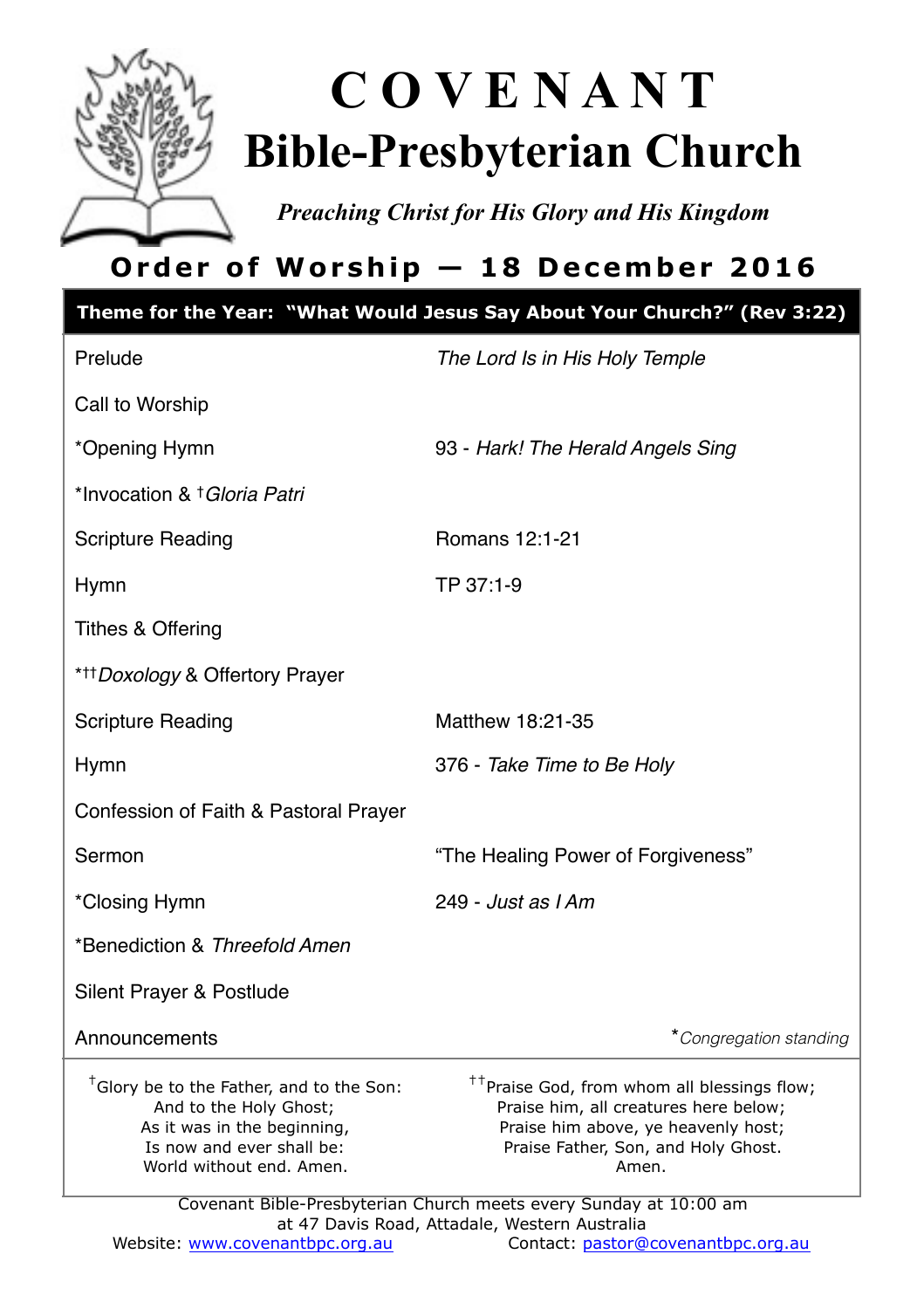#### **How and What A Church Sings Matters (Part I)**

#### *The Christian Is Inclined to Praise God*

Singing to God doesn't come naturally to the sinner. Sinners do not want to praise God. They hate God.

But the Christian should be inclined to praise, since he has been redeemed from his sins. He desires to sing.

After all, if God has rescued us from hell, self, and from his wrath, we would want to sing to him out of gratitude.

Ephesians 5:17-20 says that when we are filled with the Spirit, we would sing psalms, hymns, and spiritual songs, making melody to God.

Still, the Christian has to be taught to sing and also what to sing.

#### *Singing Must Be Taught*

In Isaiah's vision of Christ on the throne, he saw the angels worshiping Jesus. When God spoke to Job, he told Job that the angels were already singing praises at the dawn of creation.

At the birth of Jesus, the angels thousands of them - were praising God for what he had done. The angels do not need to be taught to worship and sing.

However, Christians need to be taught. That is why the Bible is full of commands and examples of believers praising God.

1 Chronicles 16:9 commands us to praise God for what he has done. Psalm 98:1 commands praise for his salvation. Zephaniah 3:14 commands praise from God's people. Psalm 81:1 instructs us to sing to God with joy. Psalm 95:1 instructs us to sing loudly to God.

Colossians 3:16 instructs us to sing psalms to him. Revelation 5:12 pictures the saints in heaven singing praises to Christ in New Testament language.

1 Corinthians 14:15 commands that we are also to sing with the understanding - in other words, the head must be engaged - not just the heart.

Because of these commandments, a church must sing with joy, a church must sing loudly, a church must sing the biblical praises of God and understand what they sing.

This is how a church must sing.

*What Does God Expect Us to Sing?* 

Knowing how we ought to sing, we turn our attention to what we are to sing.

We've already seen that the head must be engaged. Can we sing anything that we do not agree with? Absolutely not.

Can we sing anything that is not biblically sound? Of course we can't.

The Bible has revealed what we are to sing. Colossians 3 speaks of psalms, hymns, and spiritual songs - these are the Greek titles of the Book of Psalms. Hence, the church is to sing psalms. They were God's inspired hymnal for his people.

This is what the church has sung down the ages. Christ sang the psalms, so did the OT saints, the early church, the reformation church, and historic Presbyterianism.

But only the psalms? No. We are to sing in explicitly New Testament language, just as the saints do in heaven.

If God's inspired hymnal was the psalms, then human composed hymns should resemble the psalms. In fact, many early hymns were imitations of the psalms in New Testament language.

#### *Singing Should Be Didactic*

Biblical scholar Gordon Fee says, "Show me a church's songs, and I'll show you their theology." If that's true, then we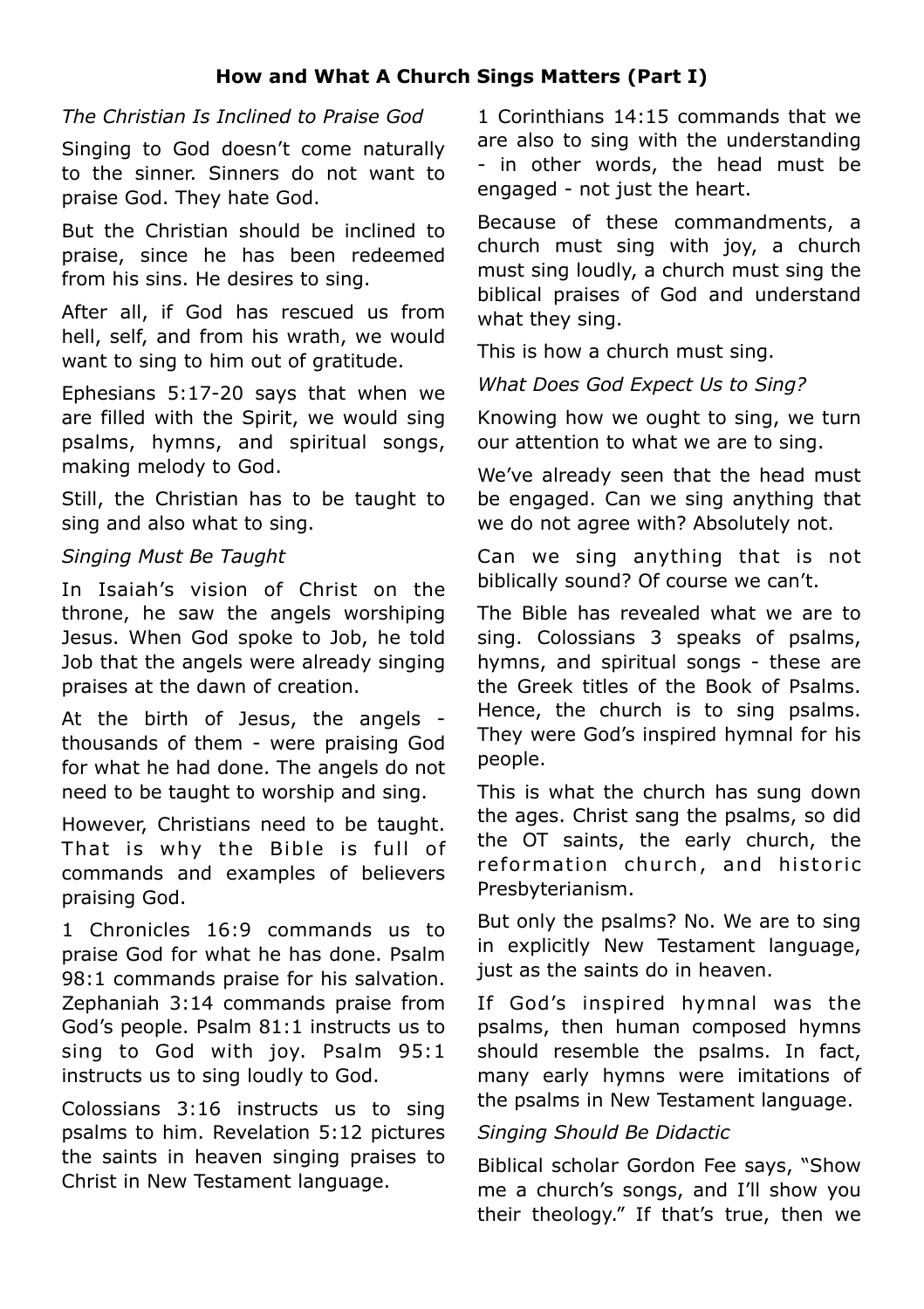should be horrified at the sorts of songs many churches use.

The songs we sing must inform, enrich, and build up our faith. If they do not do this, then they are not worth singing.

Bad worship leads to bad theology. Bad theology leads to a weakened church. If we are what we sing, then we should sing songs rich in doctrine.

If that's the case, it is vital to sing perfect theology in the psalms because they are theologically perfect.

It is also important to sing the wealth of uninspired hymnody that has *endured*.

#### *The Importance of a Hymnal*

Because it is important to sing good theology, a good hymnal is important.

Hymnals are a theological textbook. While there aren't any perfect hymnals around, well-crafted ones become reliable sources of theological information.

The Christian world is inundated with theologically inferior hymns. In fact, many hymns are Pelagian in their theology.

A good hymnal weeds out the theologically spurious, edits the doctrinally dubious, and adds in the scripturally sound hymns.

A good hymnal is also a source of continuity. While much of the Christian world sings choruses which are en vogue this year and not the next year, good hymnals make songs less disposable.

While it's not hard to dispose of a song yet a printed song is more permanent than a text on a screen. Hymnals are symbols of consistency. And much of what are in hymnals have stood the test of time and theological scrutiny.

The presence of a good hymnal glosses over less appropriate hymns. There are some popular but horrible new songs.

Hymnals also confront us with "new" songs. We tend to go back to our old favorite songs too often. But a good hymnal has hymns that aren't popular.

It's not that these hymns have issues, but congregations often need to be stretched to sing them - and song leaders need to choose them; as it's from these less familiar hymns that we find new and great sources of encouragement.

And a good hymnal gives validity to new hymns. Hymnals introduce us to newer songs. They have been edited and incorporated.

Not everything new is bad. Similarly, not everything old is good. But the fact that these new songs are sung along side of the old sound hymns give them validity.

Does it matter to God how and what we sing? Absolutely. *~ Pastor*

#### $88888$

#### **Westminster Larger Catechism**

Q. 114. What reasons are annexed to the third commandment?

A. The reasons annexed to the third commandment, in these words, "The Lord thy God," and "For the Lord will not hold him guiltless that taketh his name in vain," are, because he is the Lord and our God, therefore his name is not to be profaned, or any way abused by us; especially because he will be so far from acquitting and sparing the transgressors of this commandment, as that he will not suffer them to escape his righteous judgment, albeit many such escape the censures and punishments of men.